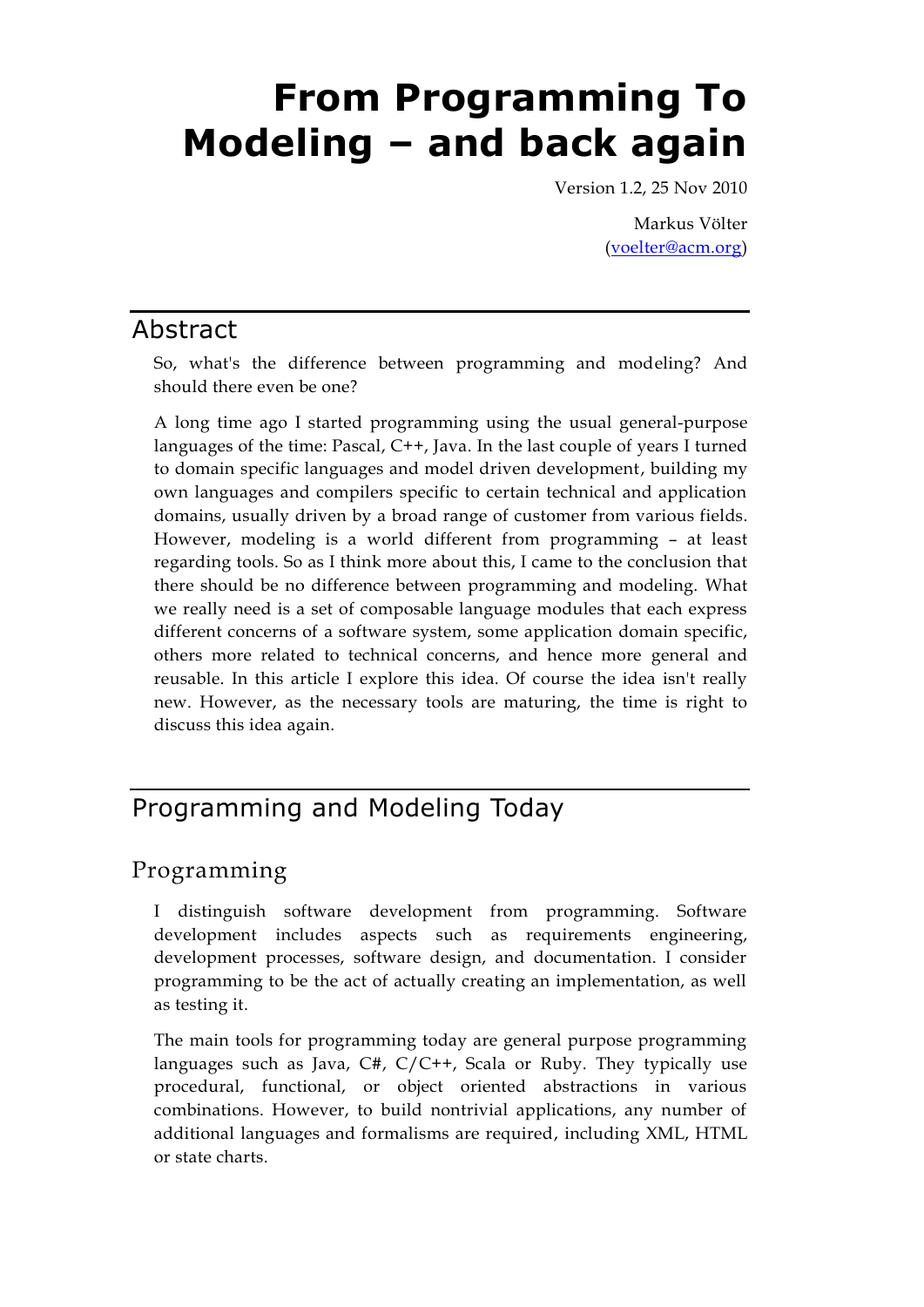Frameworks are used heavily. In the Java world, prominent examples include JEE, Spring or Hibernate. They typically come with their own configuration "languages", usually XML-based. The integration between the various languages, frameworks, and technologies is often limited and based on name references. Tool support is limited and built specifically for each (combination) of the frameworks.

Architectural concepts, such as the following list, cannot represented as first-class entities in programs, leading to all kinds of maintainability problems as well as limited analyzability and tool support: hierarchical components and instances, ports, protocols, pre- and post conditions, messages, queue, data replication specifications, persistence mappings, or synchronization. Consider components. They are often represented as *all the classes in a package*, *a façade class that is registered in some kind of configuration file* or maybe an *XML descriptor* that somehow captures the metadata about the component.

Another limitation of today's programming languages is that they are not very good at representing abstractions, concepts, and notations of specific application domains. For example, it is not easily possible to work with vectors, matrices or temporal data in general purpose languages. Of course you can use a library. But such a library does not provide for convenient notations, static type checking or compiler optimizations.

#### Model-Driven Development

In model driven development [1] we create formal, tool-processable representations of certain aspects of software systems. We then use interpretation or code generation to transform those representations into executable code in traditional programming languages and the associated XML/HTML/whatever files. To make the models semantically meaningful, it is useful to develop domain specific (modeling) languages that are closely aligned with the particular concern they are supposed to describe. With today's tools it is easily possible to define arbitrary abstractions to represent any aspect of a software system in a meaningful way. It is also straightforward to built code generators that generate the executable artifacts. Within limits (depending on the particular MDD tool used), it is also possible to define suitable notations that make the abstractions accessible to non-programmers (for example opticians or thermodynamics experts – two of my current projects).

Based on years of my own experience, as well as the experience of the overall MDD community, I am convinced that model driven development is a step in the right direction and brings about significant improvements in productivity, quality, and overall system consistence.

However, there are also limitations to the approach. The biggest one is that modeling languages, environments and tools are distinct from programming languages, environments and tools. The level of distinctness varies, but in many cases it is big enough to lead to integration issues that can make adoption of MDD challenging. Let me provide some specific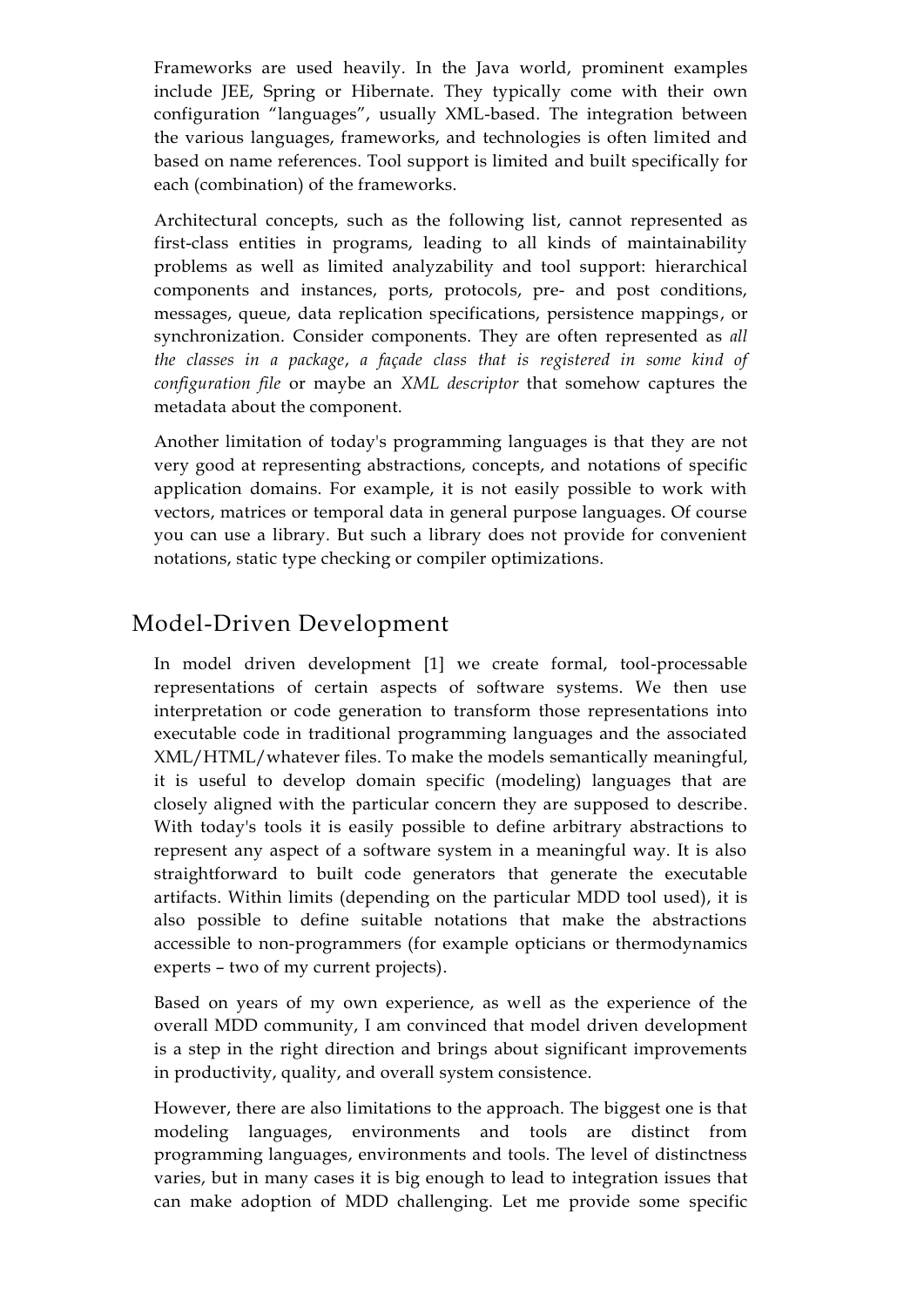examples. Industry has settled on a limited number of meta meta models, EMF/EMOF being the most widespread one. Consequently, it is possible to navigate, query and constrain models with a common API. However, since every programming language and IDE has its own API for accessing the program abstract syntax tree (AST), interoperability with source code is challenging – you can't treats source code the same way as models. A similar problem exists regarding IDE support for model-code integrated systems: you cannot mix (DSL) models and (GPL) programs while retaining reasonable IDE support. This results in generating skeletons into which source code is inserted, or the arcance practice of pasting C snippets into 5-in sized text boxes graphical state machine tools (and getting the errors only once the integrated resulting C code is generated).

#### Difference Programming vs. Modeling

| Task                                     | Modeling                     | Programming                                       |
|------------------------------------------|------------------------------|---------------------------------------------------|
| Define your own notation<br>and language | Easy                         | Possible                                          |
| Integrate various<br>languages           | possible, depends<br>on tool | hard                                              |
| <b>Graphical Notations</b>               | possible, depends<br>on tool | usually only<br>visualizations                    |
| Customize<br>Generator/Compiler          | Easy                         | Sometimes possible<br>based on open<br>compilers  |
| Navigate/Query                           | Easy                         | Sometimes possible,<br>depends on IDE and<br>APIs |
| Constraints                              | Easy                         | Sometimes possible<br>with Finbugs & Co           |
| <b>Sophisticated Mature IDE</b>          | Sometimes                    | Standard                                          |
| Debugger                                 | Rarely                       | Almost always                                     |
| Versioning/Diff/Merge                    | Good                         | Depends on tooling,<br>usually not great          |

So what really is the difference between programming and modeling today? The table contains some (general and broad) statements:

So of course one can and should ask: why is there a difference? I guess the primary reason is history, the two worlds have different origins and have evolved in different directions.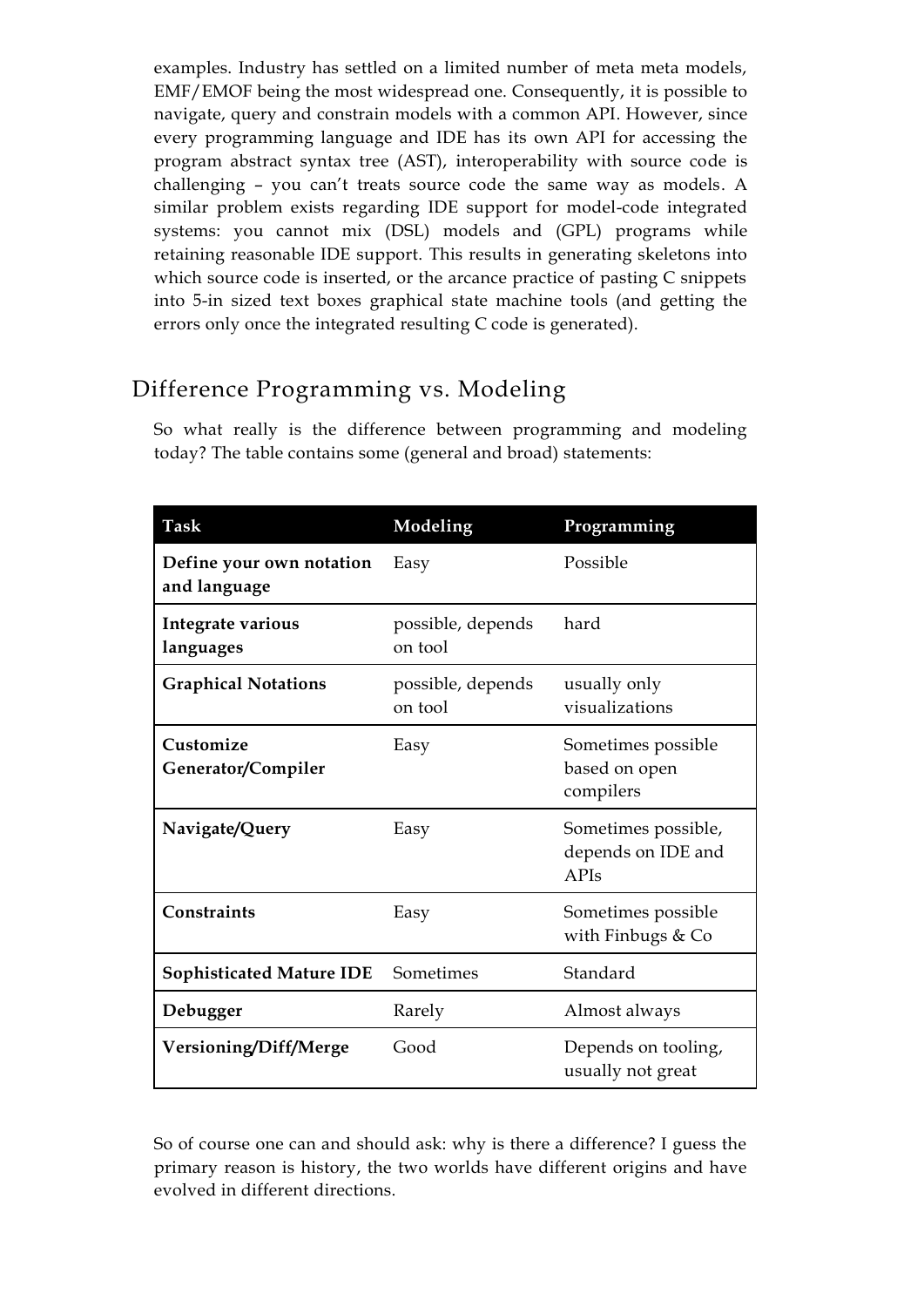Programming languages have traditionally been using textual syntax (I will come back to this). Modeling languages traditionally used graphical notations (because of the ill-conceived idea that what is represented as pictures is *always* easy to understand). Of course there have always been textual domain specific languages (and (failed!) graphical general purpose programming languages), but the use of textual syntax for domain specific modeling is only now becoming more prominent.

Programming languages have traditionally used storage based on concrete syntax, together with parser technology to instantiate an abstract syntax tree for further processing. Modeling languages have traditionally used editors that directly manipulate the abstract syntax, using projection to show the concrete syntax (diagrams). Modeling tools have also provided the ability to define views, i.e. the ability to represent the same model elements in different contexts, often using different notations. This has never really been a priority for programming languages.

My central hypothesis is that there should be no difference, programming and modeling should be based on the same fundamental approach, enabling meaningful integration. No programmer really *wants* to model1. They just want to express different concerns of software systems with appropriate abstractions and notations. The next paragraph shows what I mean by this.

# Modular Programming Languages

 $\overline{a}$ 

A modular language is made of a minimal language core, plus a library of language modules that can be imported for use in a given program. Each module addresses a specific concern of the system to be built (I will come back to this later). A language module is like a framework or library, but it comes with its own syntax, editor, type system, and IDE tooling. Once a language module is imported, it behaves as an integral part of the language, i.e. it is integrated with other modules by referencing symbols or by being syntactically embedded in code expressed with another module. Integration on the level of the type system and semantics is also provided.

This idea isn't new. Charles Simonyi has written about it in 1995 [11], and it is related to language workbenches as defined by Martin Fowler [2]. He defines language workbenches as tools where:

**Users can freely define languages that are fully integrated with each other.** This is the central idea for language workbenches, but also for modular languages since you can easily argue that each language module is what Martin calls a language. "Full integration" can refer to referencing as well as embedding.

 $1$  Of course there is a need for modeling in concept modeling, ontologies, systems engineering and for drawing bubbles on a flipchart. But *programmers* really don't want to model as part of their work.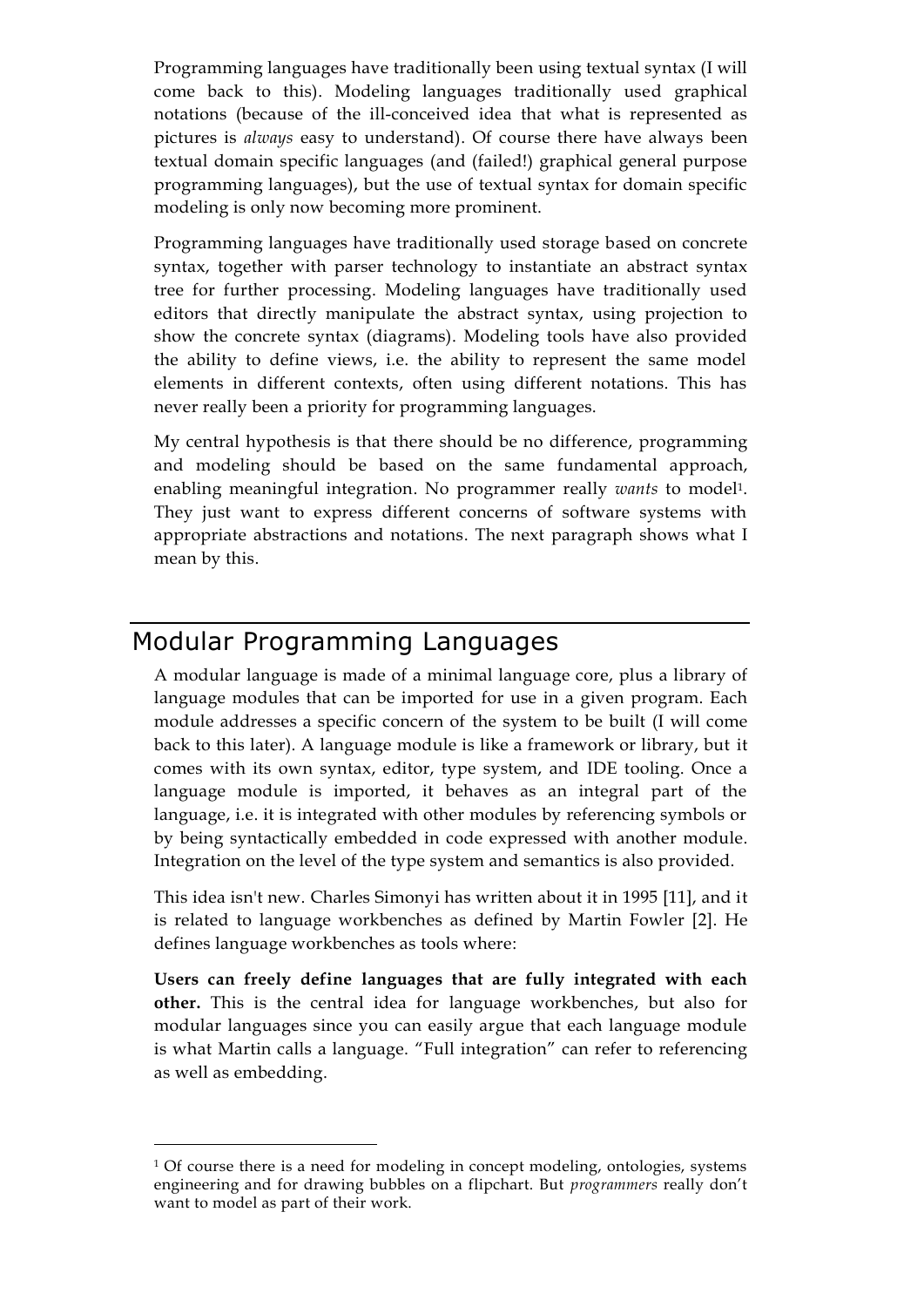**The primary source of information is a persistent abstract representation** *and* **Language users manipulate a DSL through a projectional editor.** These two state that projectional editing be used. I don't agree. Storing programs in their abstract representation and then using projection to arrive at an editable representation is a very useful and maybe even the best approach (see below). However, in the end I don't care, as long as languages are modular. If this is possible with a different approach, such as scannerless parsers (see below), that is fine with me as well.

**Language designers define a DSL in three main parts: schema, editor(s), and generator(s).** I agree that ideally a language should be defined "meta" model first", i.e., you first define a schema, then the editor or grammar, and then the generator to map your constructs to existing languages. However, it is also okay for me if I start with the grammar, and the meta model is derived. From the user's point of view, it does not make a big difference.

**A language workbench can persist incomplete or contradictory information.** I agree. This is trivial if the models are stored in a concrete textual syntax, is not so trivial if a persistent representation based on the abstract syntax is used.

Let me add two additional requirements. For all the languages I build in the workbench, I want to get tool support: syntax highlighting, code completion, static checking, and ideally also a debugger. A central idea of language workbenches is that language definition always includes IDE definition. The two should be integrated.

A final requirement is that I want to be able to program complete systems within the language workbench. This means that together with DSL, general-purpose languages must also be available in the environment based on the same language definition/editing/processing infrastructure. Depending on the target domains, this language could be Java or C#, but it could also be C for the embedded community. Starting with an existing general-purpose language also makes the adoption of the approach simpler: extensions can be developed as the need arises.

#### Notation

Generally I expect the syntax to be textual. Years of experience show that textual syntax, together with good tool support, is perfectly adequate for large and complex software systems. This becomes even more true if you consider that the programmers will have to write less code, since the abstractions available in the languages will be much more closely aligned with the domain than is the case for traditional languages (you can always define a language module that fits your domain).

However, there are worthwhile additions. For example, semi-graphical syntax would be useful, i.e. the ability to use graphical symbols as part of a fundamentally text-oriented editor: mathematical symbols, tables, or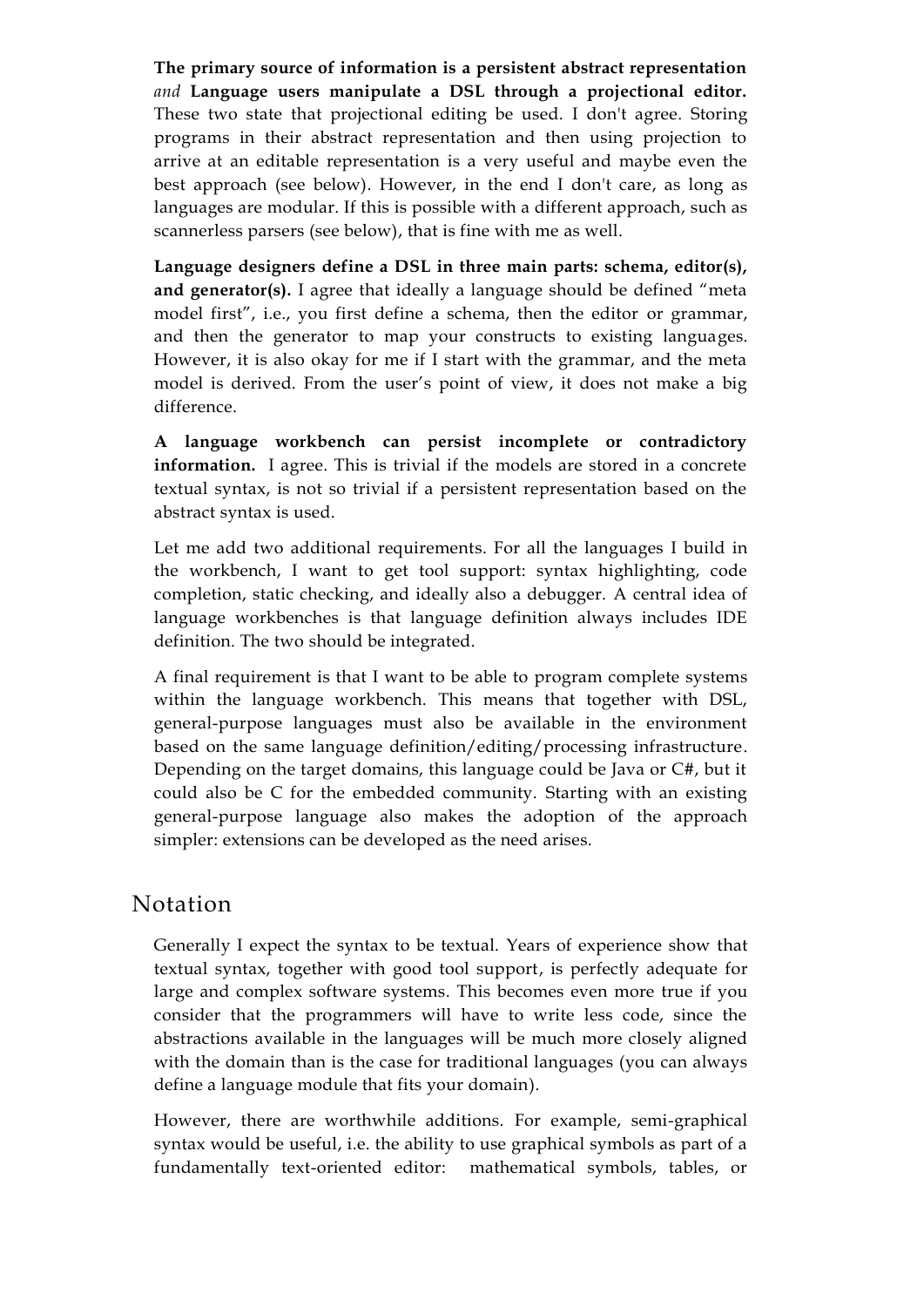subscript/superscript can make programs resemble the domain much more closely.

Custom visualizations are important as well. Visualizations are read-only, automatically layouted and provide drill-down back to the program. They are used to illustrate certain global properties of the program or to answer specific questions, typically related to interesting metrics.

Finally, actual graphical editing is useful for certain cases. Examples include data structure relationships or state machine diagrams. The textual and graphical notations must be integrated, though: you will want to embed the expression language module into the state machine diagram to be able to express guard conditions.

# A library of language modules

The importance of being able to build your own languages and generators varies depending on the particular concern. Assume that you work for an insurance company and you want to build a domain specific language that supports your company's specific way of defining insurance contracts. It is essential that the language is exactly aligned with *your* business, so you have to define the language yourself. There are other similar examples: building DSLs to describe radio astronomy observations for a given telescope, a language to describe cooling algorithms for refrigerators, or a language for describing telecom billing rules (all of these are actual projects I have worked on).

However, for a large range of technical or architectural concerns, the abstractions are well known. They could be made available for reuse (and adaptation) in a library of language modules. Here are some examples.

- Hierarchical components, ports, component instances, and connectors.
- Data structure definition à la relational model or hierarchical data à la XML and XML schema, including specifications for persisting that data
- definition of rich contracts, i.e. interfaces, pre- and post conditions, protocol state machines, and the like
- various communication paradigms such as message passing, synchronous and asynchronous remote procedure calls, and service invocations

This sounds like a lot of stuff to put into a programming language. But remember: it will not all be in one language. Each of those concerns will be a separate language module that can be used in a program as needed.

It is certainly not possible to define all these language modules completely independent of each. It is necessary to come up with a layering or dependency structure between them. The modules have to be designed to work with each other. Interfaces on language level support "plugging in"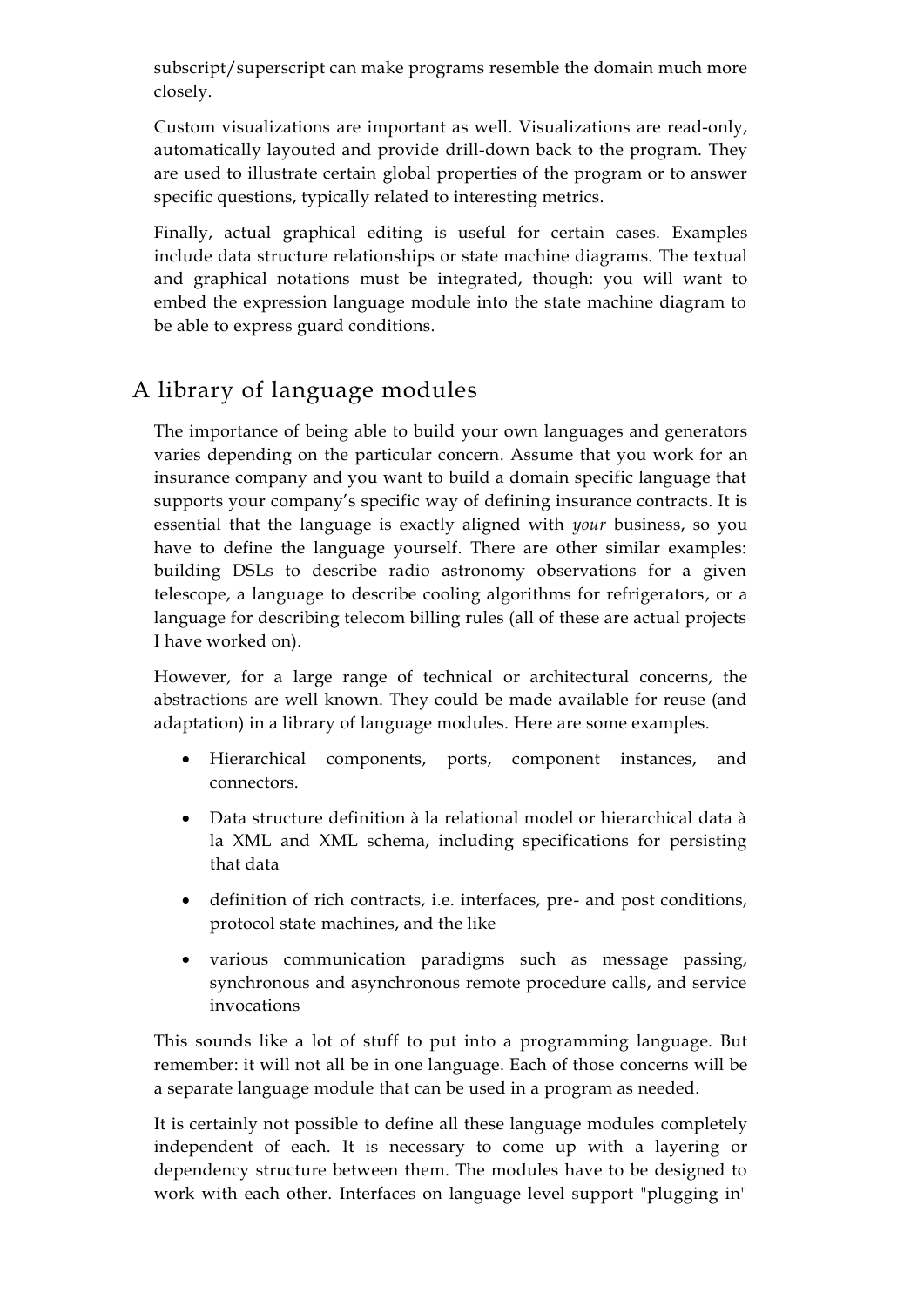new language constructs. The modules might for example rely on a minimal core language that comes with object orientation and expression support, maybe relatively close to languages like Java or C# today. Some of the tools outlined in the next section provide first implementations of this approach.

Many of these architectural concerns interact with frameworks, platforms and middleware. It is crucial that the abstractions in the language remain independent of specific technology solutions. In addition, when interfacing with a specific technology, additional (hopefully declarative) specifications might be necessary: such a technology mapping should be a separate model that references the core program. The language modules define a language for specifying persistence, distribution, or contract definition. Technology suppliers can support customized generators that map programs to the APIs defined by their technology, taking into account possible additional specifications that detail this technology mapping. This is a little bit like service provider interfaces (SPIs) in Java enterprise technology.

# Existing Language Workbenches Technologies

In this section I want to look at a couple of existing language workbench technologies and their suitability to the vision of modular programming outlined above. In the section after that one, I will discuss my own experience with the approach.

#### JetBrains MPS

JetBrains' Meta Programming System [3] is an Open Source language workbench that supports most of the technical requirements mentioned above. It uses a projectional editor that renders the abstract syntax tree in a notation that looks and feels textual while the user directly edits the tree. By the time this is published, tables and graphical notations will be possible as well, completely integrated with textual notations. Defining a language begins with defining the abstract syntax, the editor (projection rules) is defined in a second step. You then define the generator which provide semantics by mapping your new language constructs to one of several existing base languages (currently C, Java, XML, or plain text). Because Java and C are available in MPS, they are treated exactly the same as any DSL you build. You can easily extend them with new language constructs. MPS also comes with support for building debuggers, as well as with good integration for existing version control systems - diff and merge is supported on the level of the projected syntax.

MPS does a really good job in making textual notations editable as if they were real text, but the illusion isn't perfect; it takes a couple of days to change your editing habits.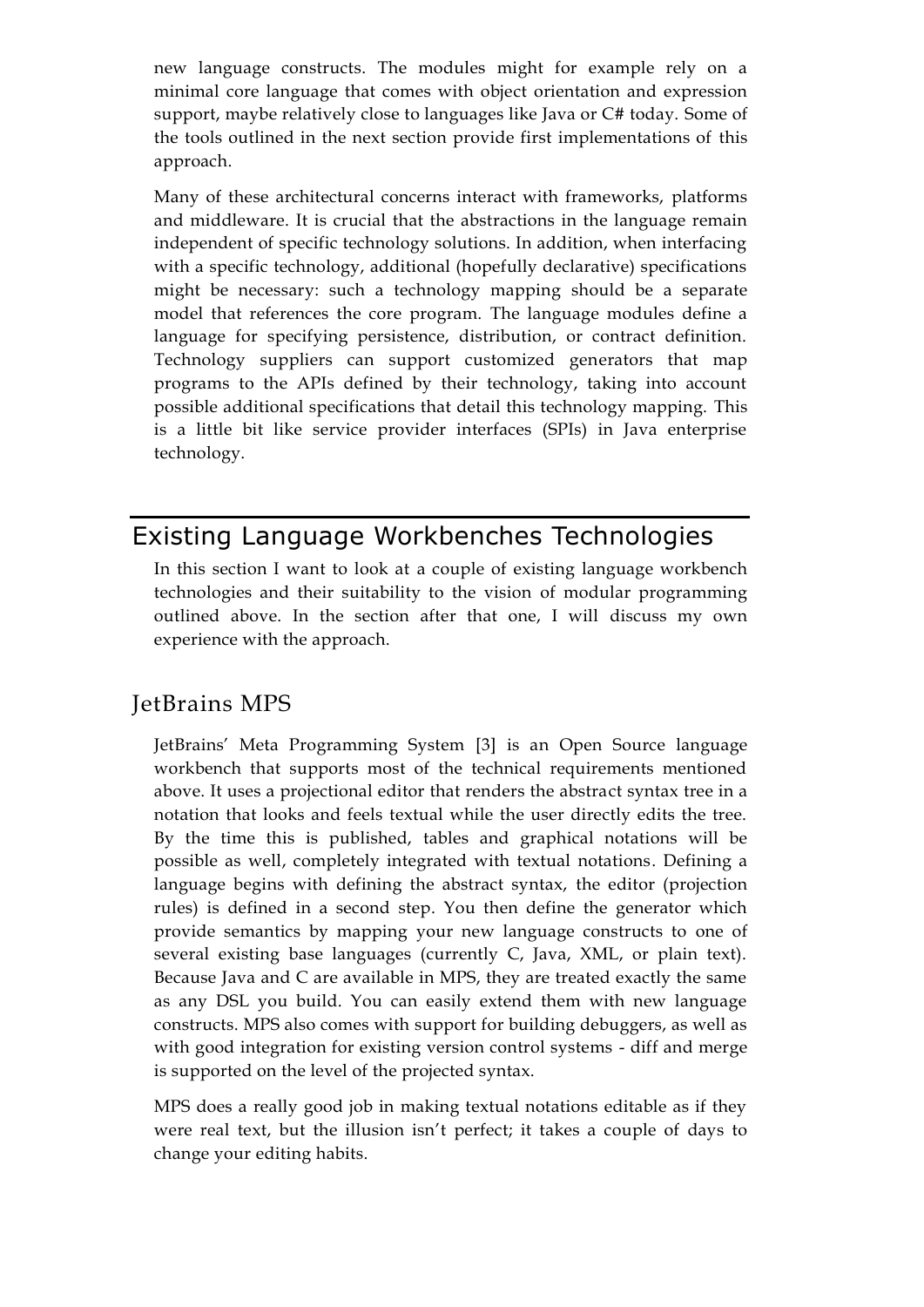MPS has been used within JetBrains for a number of years and on several projects. JetBrains employees have built various languages, for example for persistence specification or Web user interfaces. Their new bugtracker, YouTrack, is built completely with MPS. A commercial tool for editing ActionScript called Realaxy has been built by an independent company. I have worked with it quite a bit as well, see below.

#### Intentional Software's Domain Workbench

Charles Simonyi has been working for Microsoft Research on a project called Intentional Programming. His company Intentional Software is now continuing this research and is productizing the system as the Intentional Domain Workbench [4]. Intentional has not published a lot about what they are doing, but a number of things are known:

Like JetBrains, Intentional uses a projectional approach. It is similar in concept, but quite different in detail. The layouting and rendering engine is more powerful than the one used by MPS. I have seen examples where logical diagrams or fraction bars are used as part of (otherwise normal) C programs. Other examples include insurance mathematics mixed with "normal" programs. So the ability to mix and match notations seems to be more sophisticated.

#### SDF, Stratego and Spoofax

These tools are developed by Eelco Visser and his group at the TU Delft. SDF is a tool to define grammars and languages, Stratego is a term rewriting tool used for translation, and Spoofax is an IDE framework for SDF and Stratego based on Eclipse [5].

Traditional parsers use two phases: in phase one, tokenization, the character stream is broken into the tokens defined by the language. In phase two the parser consumes the tokens, checks the token sequence for conformance to the grammar and builds an AST. Since tokens are defined without any context, ambiguous grammars can arise if grammars are combined that define different tokens for the same sequence of characters

SDF in contrast has no separate tokenization phase. The parser directly consumes the character stream, everything is context-aware. If language modules are combined, there can never be a problem with overlapping token definitions. In case several interpretations of the same text stream is possible, SDF returns several syntax trees, and additional (compositional) grammar rules can be added for disambiguation. Language composition is therefore no problem. Please take a look at this Onward paper [12] for details.

Stratego is a term rewriting framework based on SDF. It maps terms (think: tree fragments) of one tree to terms of an output tree. As a consequence of how Stratego is built, it is possible to use the concrete syntax of the source and target languages when defining term rewriting rules: a rewriting rule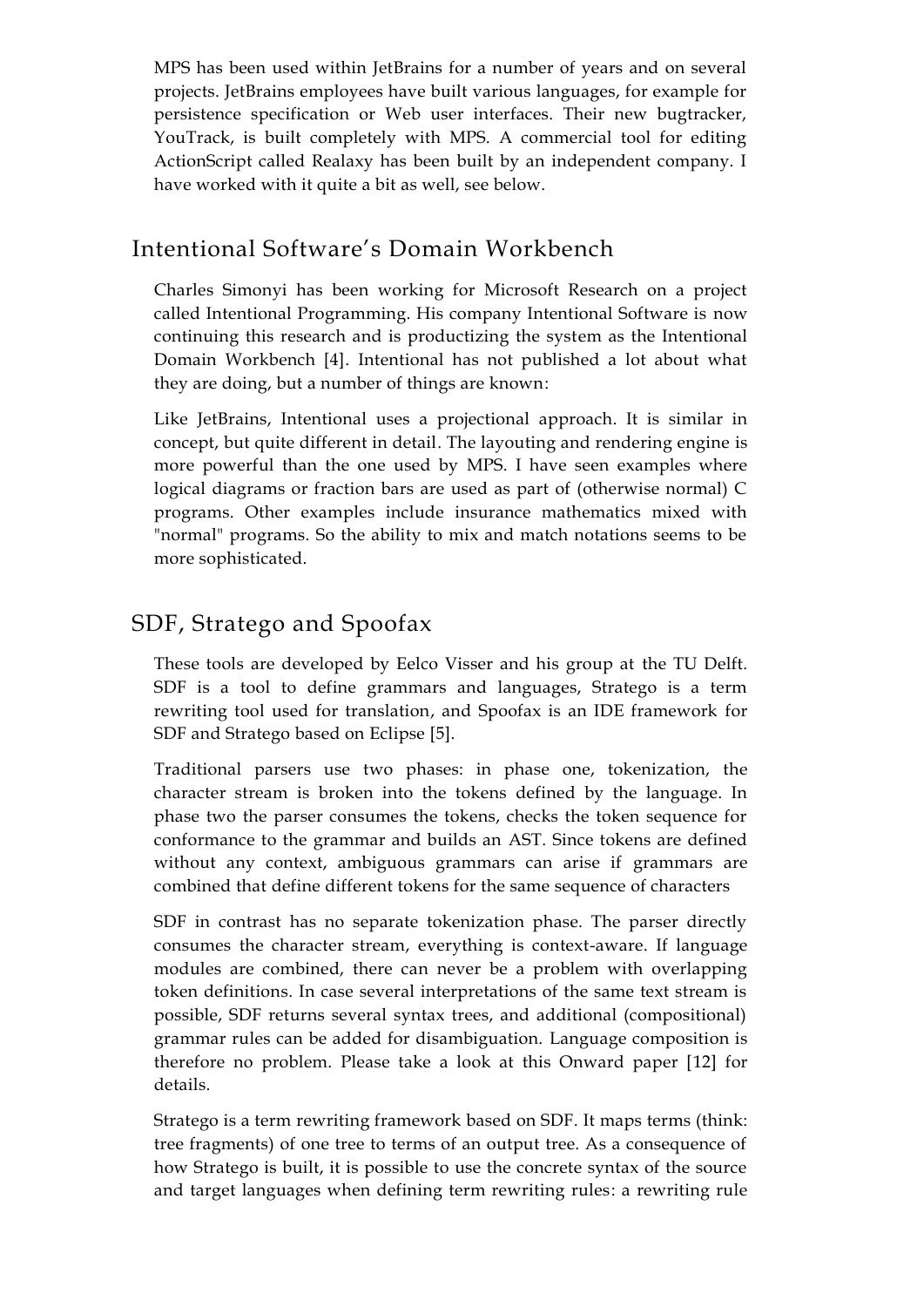looks like "text pattern mapping". However, what really happens is that a model to model transformation is executed, where source and target model are written down in their respective concrete syntaxes.

Showing that SDF can handle non-trivial languages, Eelco and his group have implemented Java, XML, and HTML based on SDF. They have also built a set of languages called WebDSL that showcase the idea of using different language modules to address different aspects of developing web applications.

Eelco's group now develops the Eclipse-based Spoofax tooling for SDF and Stratego, providing editor support for building and using SDF-based languages and Stratego-based transformations.

# Eclipse Modeling and Xtext

The Eclipse Modeling Project provides a wide range of tools for developing domain specific languages. Historically, they have been mainly graphical. More recently, the Xtext [6] project supports textual domain specific languages. It supports the definition of textual DSL including the necessary tooling (syntax highlighting, code completion, and constraint checks, but no debugger). Because of the underlying *antlr*-based parser, language modularization and composition is limited - a language can inherit (and reuse and redefine concepts from) one base language. Direct integration with or extension of Java is not supported. However, using the so-called *JavaVMMetamodel*, it is easily possible to reference and navigate to Java types in the Eclipse workspace. Xtext has created a lot of buzz and is used widely. It is very mature and scales beyond trivial languages.

## Internal DSLs in Dynamic Languages

 $\overline{a}$ 

To say it up front: I don't think the current crop of dynamic languages and their support for domain specific languages are up to the job. At first glance, languages like Ruby, which supports meta programming and provides a relatively flexible syntax can be used as a host language for modularized internal DSLs. For example, in Rails, you can extend certain base classes and you get additional language constructs<sup>2</sup> that can be used in your own program (e.g. data structure definitions, state-based behavior).

However, there are a number of limitations. First of all, the syntax of your language module can only be what the syntax of the host language supports. Depending on the host language, that might be a quite big space, but it is still limited. Second, the implementation of the language usually happens via meta programming. This is potentially a quite powerful approach, but the implementation of nontrivial language extensions is typically quite scattered and not very maintainable. The biggest disadvantage, however, is that there is no IDE support for the DSL. No

<sup>&</sup>lt;sup>2</sup> Of course these are not really new language constructs, but rather the clever use of static methods, hash literals and blocks. But they look the part.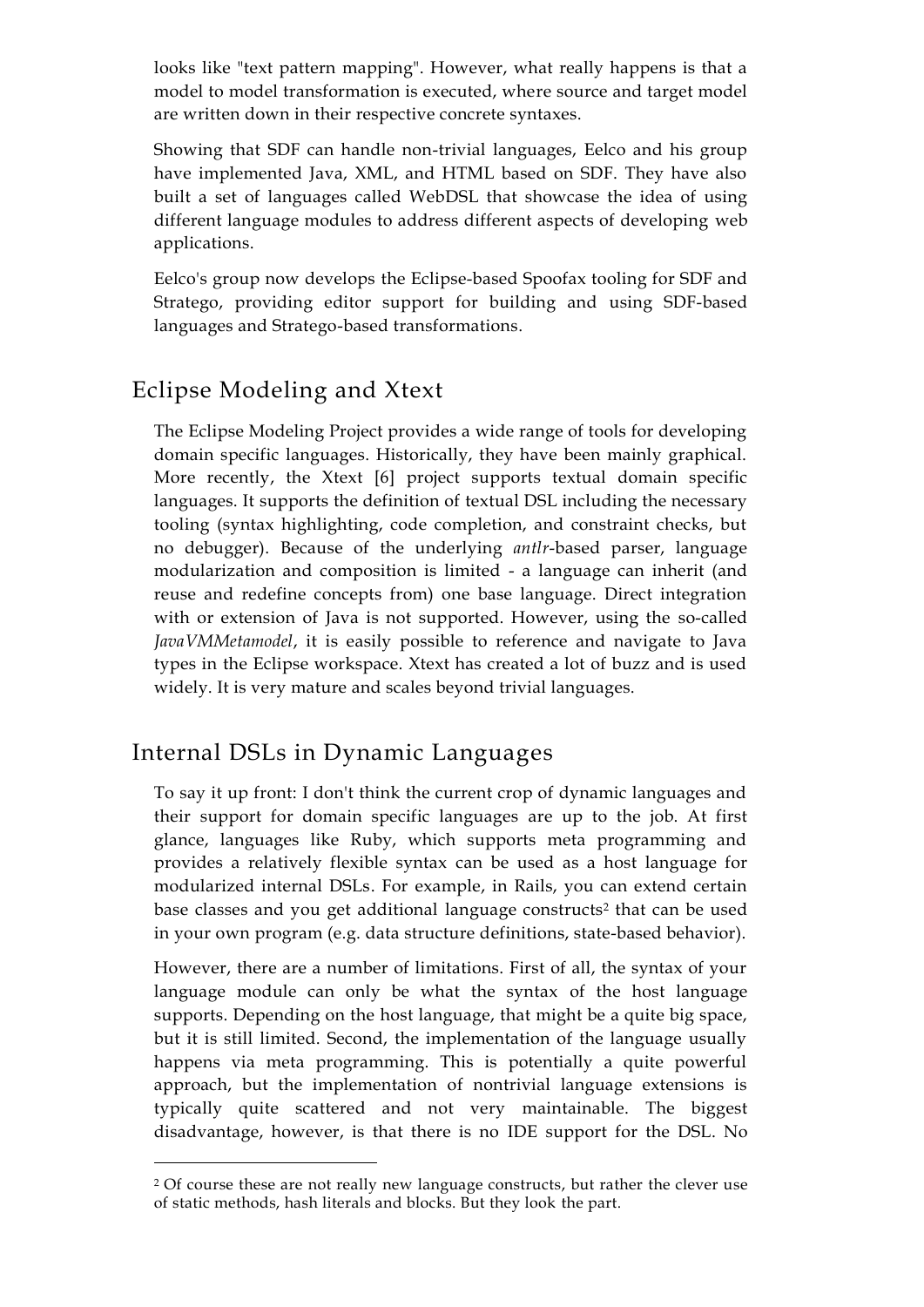syntax highlighting, no code completion, and no type checking. The approach violates one of the axioms mentioned above: here, language development is *not* IDE development. While that might not be a problem for users of dynamic languages (after all, they usually don't have very good tool support for their host language), I am not willing to accept this limitation.

Another case where people talk about language definition and language extension is Lisp. There is a long tradition in Lisp, to first define a language for a specific problem area and to then use this language to solve the concrete problem (see Guy Steele's *Growing a Language* talk [13]). However, Lisp doesn't have much of a syntax in the first place. Everything is basically lists (written it Lisp's particular parenthesis-rich way) and except for macros, you can't customize this very much. However, the Lispers are eager to tell you how useful this way of programming is. To me, this proves that the approach of modular and extensible languages is indeed very useful. And if we make it "accessible to the masses" by providing good tool support, I think we are on to something.

# My own Experience with Modular Languages

During 2007, I was involved with a research project called AMPLE [7]. Together with Christa Schwanninger of SIEMENS and Iris Groher of TU Linz I started creating a configurable language for architecture description based on the then-current oAW Xtext 4.3 [TODO]. This version of Xtext did not support language modularization, not even the one-languageinheritance described above. I tried to implement the modularization by using a C-style preprocessor to customize the language definitions byswd on a configuration. From a user's perspective the experiment worked and proved the idea: it was possible to select architectural features from a configuration and then a DSL was "customized" that contained support for exactly these features. However, the preprocessor-based implementation didn't scale at all and I had to give up on the experiment.

More recently I have been working on a modular language for embedded software development at mbeddr.com [9, 10]. Based on MPS we have implemented language modules for C, state machines, tasks, sensor access and a DSL for robot control. This attempt is much more successful than my initial attempt based on the old Xtext: because of MPS' great support for language modularization and composition, the implementation is very well structured and easily extensible. The user experience is good as well, since the resulting languages are completely integrated. Next steps will include the support for decision tables and graphical notations for state machines and block diagrams.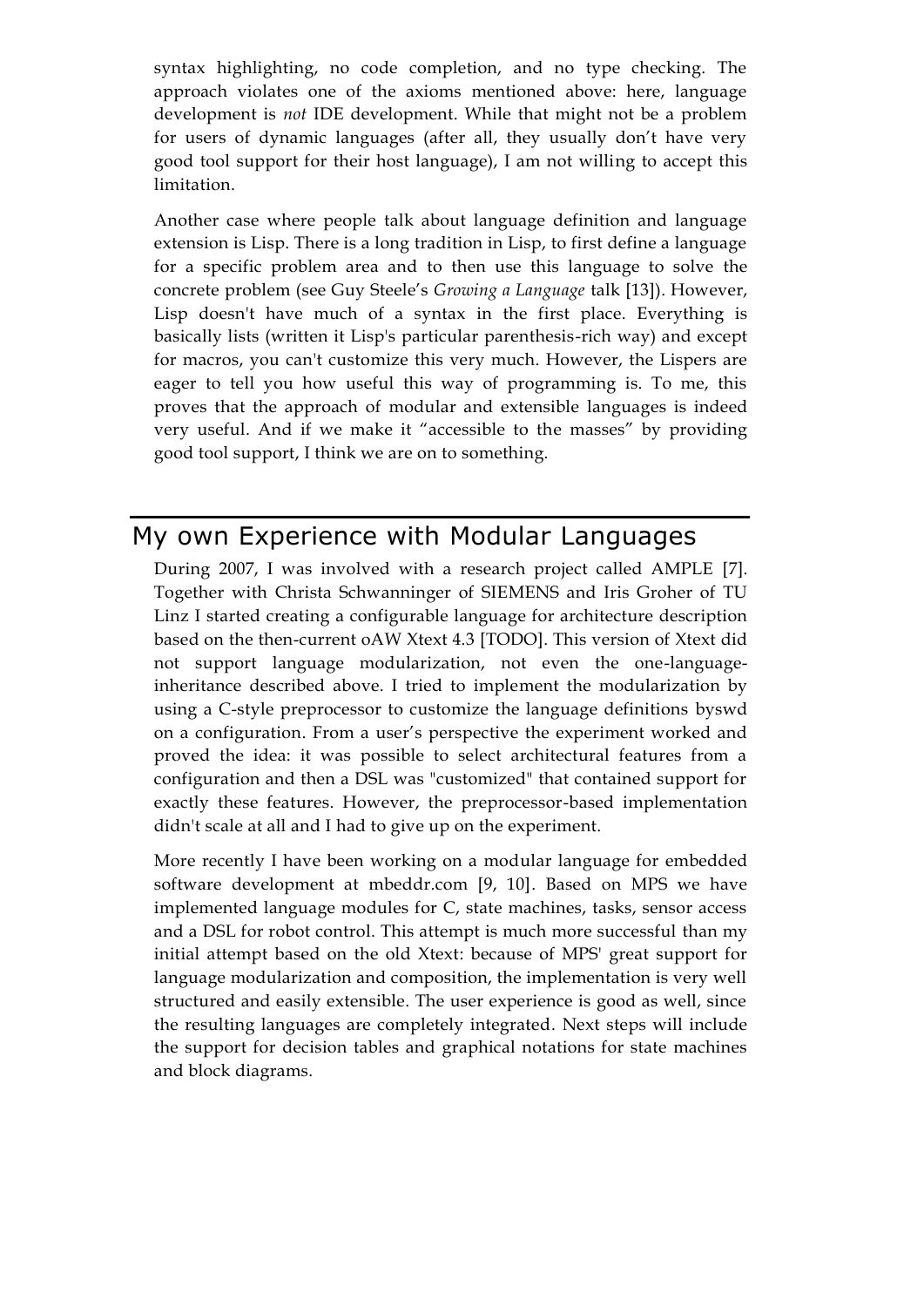

During winter of 2008 I was working with Intentional Software, being involved with the implementation of the Pension Workbench for CapGemini [8]. This product integrated text editing (think: Word) with a notation for insurance mathematics, a textual rule language for high-level pension plan specification and a spreadsheet-like language for expressing unit tests for these pension calculation rules. The spreadsheet language had been developed before and was reused for the unit tests.

Finally, my current set of projects based on Xtext 1.0 use several languages (referencing, and one-language inheritance). While the language modularization features of Xtext are limited compared to other language workbenches, those that are supported work well and have proven very useful in practice.

#### Summary

Because of historical reasons there is a distinction between modeling and programming that I think is not helpful (anymore). Rather, I would like to see modular languages, where some modules can be used from libraries, and domain specific modules can be developed per project or domain. The main reason why modular languages haven't been available until now is the lack of suitable tools. This is changing now. I think programmers should start elaborating how modular languages can benefit their work, and which concerns can be provided as a reusable module. The tools are certainly coming around!

#### Acknowledgements

I would like to thank the participants the workshop on textual DSLs in February 2009 for the as inspiration for this paper. Participants of the